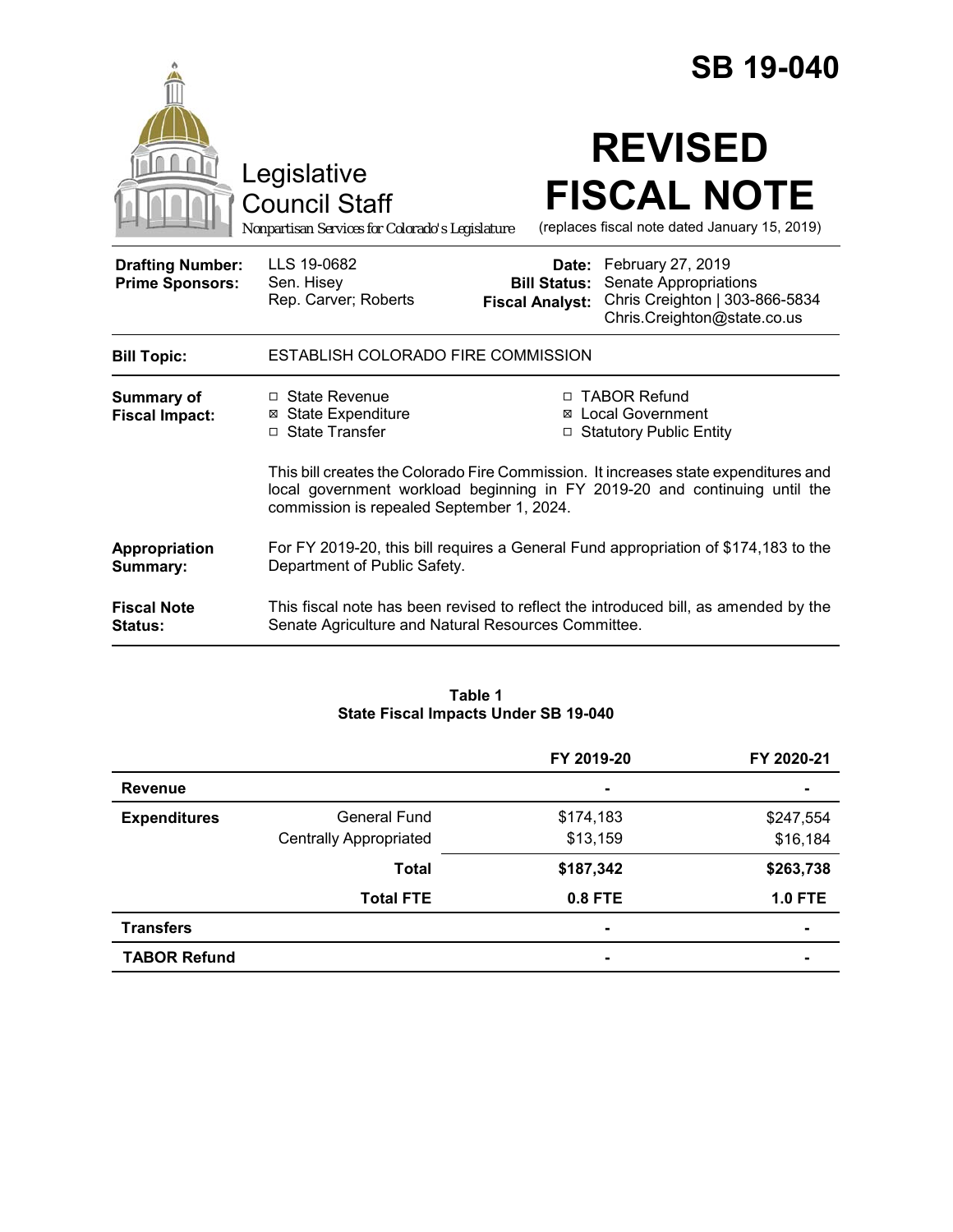February 27, 2019

# **Summary of Legislation**

This bill creates the Colorado Fire Commission (commission) in the Department of Public Safety (DPS), Division of Fire Prevention and Control.

The commission is required to meet at least once every three months to enhance public safety and safeguard individuals, natural resources, property, and local and regional communities, through an integrated statewide process focused on capacity to conduct fire management and use, preparedness, prevention, and response activities, and to increase the resiliency of local communities. The commission consists of 24 voting members and at least 7 non-voting members from federal, state, and local entities who serve on a volunteer basis, but are entitled to be reimbursed for commission related expenses. Commission duties are specified in the bill and the commission may establish task forces to study and make recommendations to the full commission.

The commission must report on its activities and recommendations to the General Assembly by August 31, 2020, and each year thereafter until the commission is repealed on September 1, 2024. A sunset review must be conducted by the Department of Regulatory Agencies prior to this repeal date.

# **Assumptions**

While the bill only requires the commission to meet once every three months, this analysis assumes the full commission of at least 31 members will meet monthly in order to accomplish the duties specified in the bill and to review the work of all task forces created. For FY 2019-20, it is assumed the commission will meet seven times beginning in December of 2019.

# **State Expenditures**

This bill increases state expenditures by \$187,342 and 0.8 FTE in FY 2019-20 and \$263,738 and 1.0 FTE in FY 2020-21 and beyond until the commission repeals. These impacts are shown in Table 2 and discussed below.

|                                             | FY 2019-20 | FY 2020-21     |
|---------------------------------------------|------------|----------------|
| <b>Department of Public Safety</b>          |            |                |
| <b>Personal Services</b>                    | \$58,364   | \$70,036       |
| Operating Expenses and Capital Outlay Costs | \$6,108    | \$1,550        |
| Consultant                                  | \$33,750   | \$45,000       |
| Meeting and Travel Expenses                 | \$75,961   | \$130,968      |
| Centrally Appropriated Costs*               | \$13,159   | \$16,184       |
| <b>Total Cost</b>                           | \$187,342  | \$263,738      |
| <b>Total FTE</b>                            | $0.8$ FTE  | <b>1.0 FTE</b> |

#### **Table 2 Expenditures Under SB 19-040**

 *\* Centrally appropriated costs are not included in the bill's appropriation.*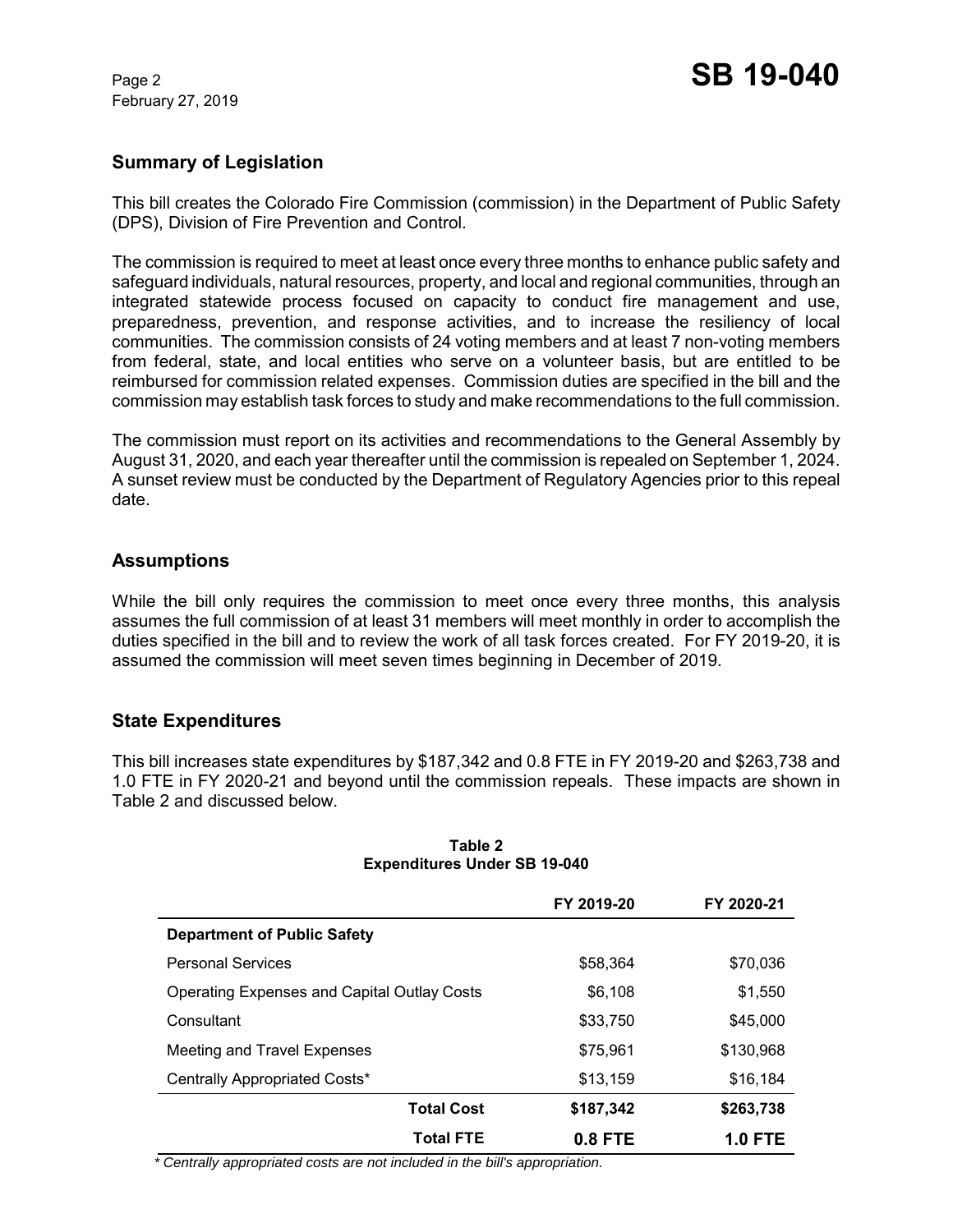February 27, 2019

**Department of Public Safety.** The DPS requires 1.0 FTE to provide staff support to the full commission and each task force created. This includes attending meetings, conducting research, and preparing presentations and written reports for the commission and the General Assembly. Personal services and standard operating costs are included and prorated in the first year to reflect the General Fund paydate shift and an August 1 start date.

- C *Consultant services.* The DPS will contract with a consultant to facilitate commission meetings, identify and prioritize areas of study, and to oversee commission task forces. This assumes 10 hours of facilitation time per month for a total of 120 hours for meeting facilitation and 80 hours of identifying and prioritizing areas of study for the commission for a total of 200 hours facilitation services per year. Using the rate of \$225 per hour, it is estimated this will cost \$45,000 per year. Costs in the first year assume 150 total hours for 70 hours of meeting facilitation and 80 hours of identifying and prioritizing areas of study.
- *Meeting and travel expenses.* Meeting and travel expenses are estimated to cost \$130,968 per year for mileage reimbursement, lodging, meals, and the rental of meeting space for at least 31 members for 12 full commission meetings plus staff and the consultant. Costs in the first year are prorated for seven meetings. Because the commission will be comprised of members from throughout the state, it is assumed that meetings will be held in locations around the state and meeting and travel expenditures will be incurred for each meeting.

**Department of Higher Education, Colorado State Forest Service.** Beginning in FY 2019-20 and continuing until the repeal of this commission, this bill increases workload for the State Forest Service to have a representative on the commission.

**Department of Regulatory Agencies.** This bill increases workload for the Department of Regulatory Agencies to conduct a sunset review of the commission in FY 2023-24, prior to the September 1, 2024, commission repeal date. This workload increase can be accomplished within existing appropriations as part of the department's normal sunset review workload.

**Centrally appropriated costs.** Pursuant to a Joint Budget Committee policy, certain costs associated with this bill are addressed through the annual budget process and centrally appropriated in the Long Bill or supplemental appropriations bills, rather than in this bill. These costs, which include employee insurance and supplemental employee retirement payments, are estimated to be \$13,159 in FY 2019-20 and \$16,184 in FY 2020-21 and beyond until the commission is repealed.

### **Local Government**

Beginning in FY 2019-20 continuing until the repeal of this commission, this bill increases local government workload from which for members of the commission are appointed. This includes firefighter, county sheriff, county, municipal, and special district representatives.

### **Effective Date**

The bill takes effect August 2, 2019, if the General Assembly adjourns on May 3, 2019, as scheduled, and no referendum petition is filed.